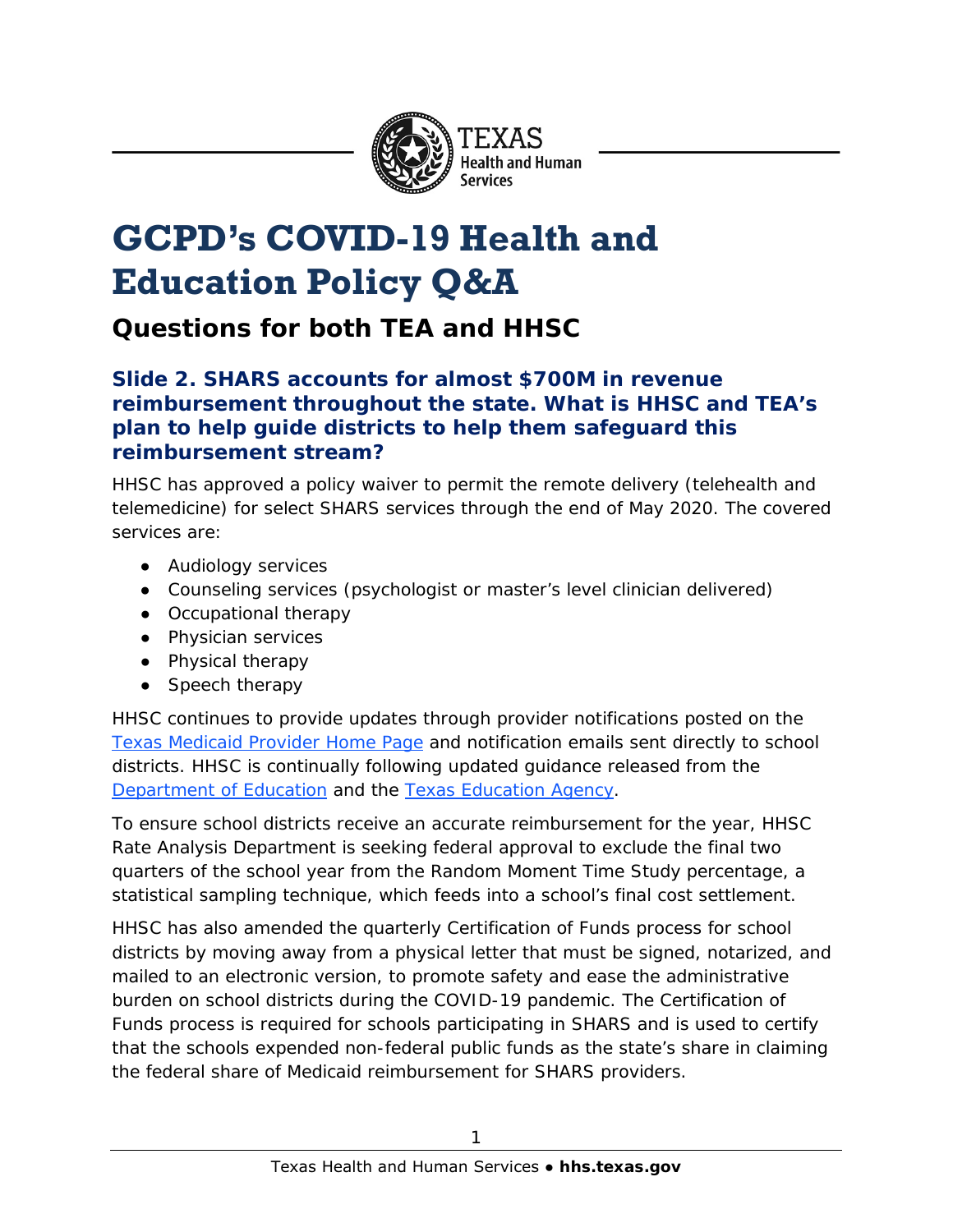HHSC recognizes the financial hardship COVID19 places on school districts and is continuing to research options to provide federal assistance to them. Upon receiving approval of any additional assistance, HHSC will notify participating districts.

#### **Slide 4. Can you clarify SHARS billing guidance? Psychologists and master's level clinicians were given approval to bill virtually, but psychologists were previously told not to bill under counseling services. Does this exclude LSSPs or are they included as a master's level clinician that should bill under counseling? What about school counselors, since they are master's level clinicians?**

For SHARS billing, psychologists should bill under psychological services (TMPPM, Volume 2, Children's Handbook, SHARS, Section 3.3.3.2 Psychological Services) which use the same CPT codes as counseling services but with their own modifier, as outlined in the [Texas Medicaid Provider Procedures Manual.](http://www.tmhp.com/Manuals_PDF/TMPPM/TMPPM_Living_Manual_Current/2_Childrens_Services.pdf) LSSPs are masters level clinicians and can bill under psychological services, excluding psychological evaluations and assessments.

If a school counselor has a masters level licensure they are able to bill for counseling or psychological services, excluding psychological evaluations and assessments.

#### **Slide 5. Who can districts contact if they have SHARS-specific billing questions?**

Providers can continue to reach out using the SHARS inbox at [RateAnalysisSHARS@hhsc.state.tx.us.](mailto:RateAnalysisSHARS@hhsc.state.tx.us) It is monitored daily by HHSC staff. Providers can also reach out to the HHSC Medical Benefits inbox for policy specific questions at [MedicaidBenefitRequest@hhsc.state.tx.us.](mailto:MedicaidBenefitRequest@hhsc.state.tx.us)

## **TEA and Early Childhood Intervention (ECI)**

#### **Slide 9. For those 3-year-old children with disabilities whose initial evaluation by ECI was not completed before aging out of Part C of IDEA, will school districts that found them eligible through ECI provide them with compensatory services or will local ECI providers be responsible?**

If eligibility was not determined for Part C, then the child would be considered an initial evaluation for Part B, and timelines and eligibility determinations for Part B would apply.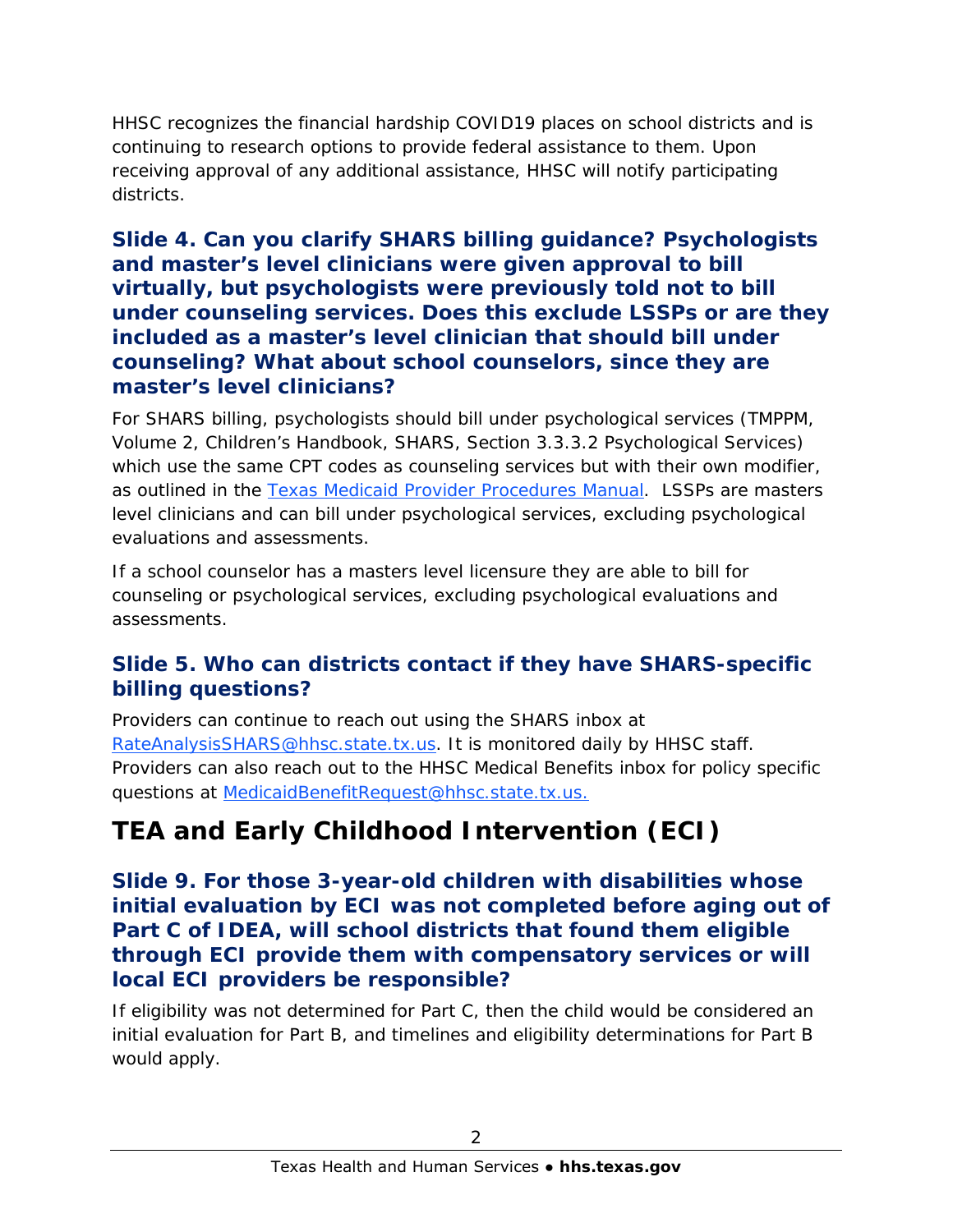#### **Slide 10. Similarly, for children who did not receive ECI services per their IEP before transitioning to Part B under IDEA, will school districts provide compensatory services or will local ECI providers be responsible?**

If services planned on the Individualized Family Service Plan (IFSP) were not provided because the ECI program was unable to deliver the services, the IFSP team should meet to determine if compensatory services are needed to address the child's developmental delay. If so, the ECI program is responsible for providing those services, even if the child has transitioned to Part B. If children did not receive ECI services due to family decisions to decline services, compensatory services will not be provided.

### **HHSC**

#### **Slide 21. There is a lot of concern among people with disabilities about the potential rationing of medical care. Will HHSC issue guidance explicitly stating people will not be denied care due to their disability, as this is a clear violation of multiple civil rights laws?**

HHSC has not issued guidance related to the civil rights of persons with disabilities and the rationing of medical care. However, on March 28, 2020, the federal Health and Human Services (HHS) Office of Civil Rights released a bulletin on civil rights [during the COVID-19 disaster](https://www.hhs.gov/sites/default/files/ocr-bulletin-3-28-20.pdf) stating that it continues to enforce Section 1557 of the Affordable Care Act and Section 504 of the Rehabilitation Act, which prohibit discrimination on the basis of disability in HHS funded programs, as well as other civil rights laws. The guidance states that "[p]ersons with disabilities should not be denied medical care on the basis of stereotypes, assessments of quality of life, or judgments about a person's relative 'worth' based on the presence or absence of disabilities." The guidance further indicates that decisions about an individual's candidacy for medical treatment should be made on an individual basis, based on the objective medical evidence. If you believe a covered entity has violated a federal civil rights law, the HHS Office of Civil Rights provides information about submission of a civil right complaint at this internet website: <https://www.hhs.gov/ocr/complaints/index.html>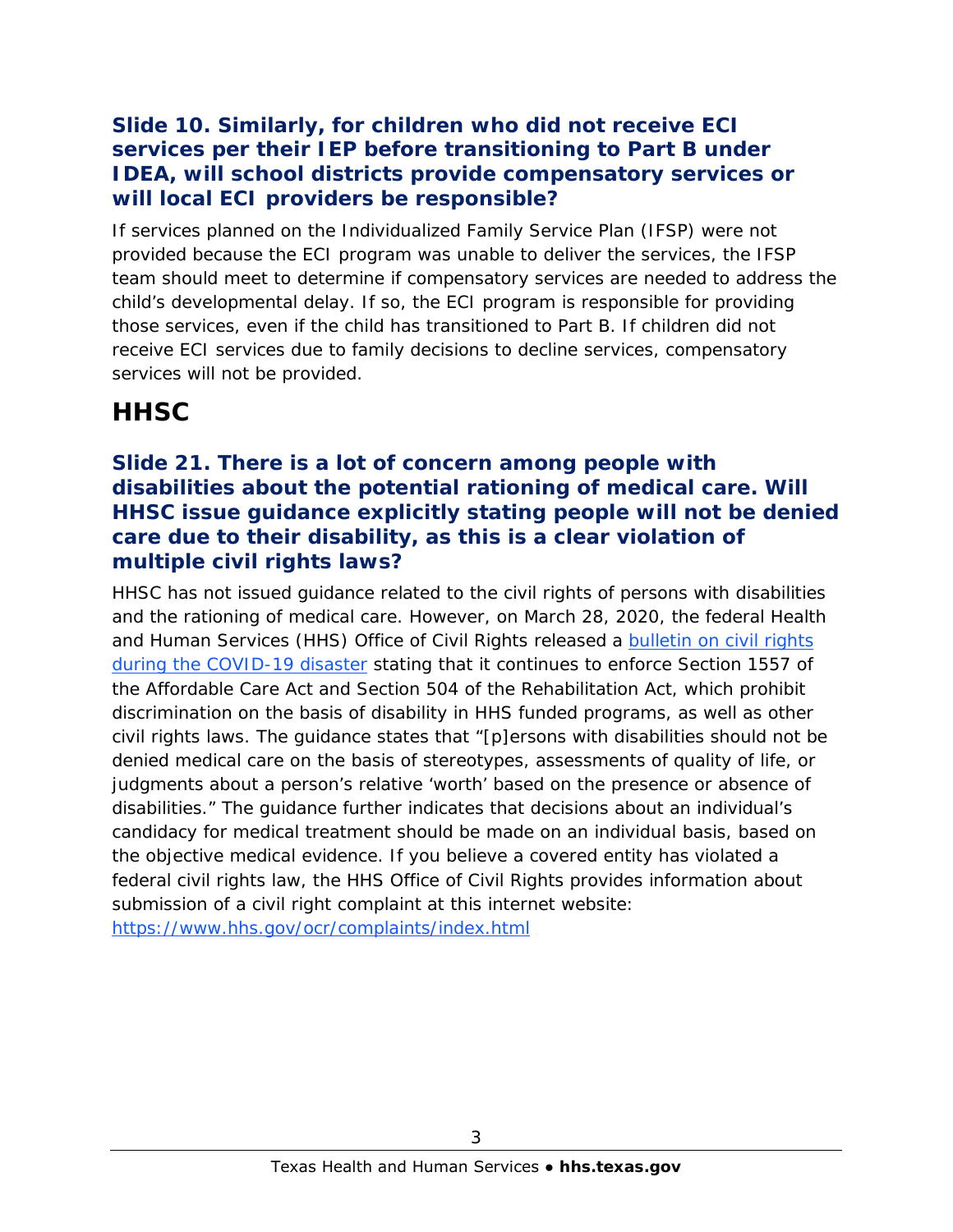#### **Slide 23. CLASS services do not appear to have been included in the requirement for insurance companies to reimburse for telehealth services. What is being done to address that? It has been reported that families are being required to pay out of pocket even though the budget for these services is already approved.**

On April 27, 2020, HHSC posted this [alert](https://hhs.texas.gov/about-hhs/communications-events/news/2020/04/covid-19-update-telehealth-guidance-class-professional-specialized-therapies) on its website:

The following CLASS professional and specialized therapy services may be provided by telehealth due to COVID-19. This is retroactive effective March 15, 2020, and is through May 31, 2020.

- Physical therapy
- Occupational therapy
- Speech and language pathology
- Recreational therapy
- Music therapy
- Behavior support
- Dietary services
- Cognitive rehabilitation therapy

Acceptable telehealth formats are synchronous audiovisual interaction or asynchronous store and forward technology. Use these along with synchronous audio interaction between the client and the distant site provider.

The Office of Civil Rights has relaxed [HIPAA requirements](https://www.hhs.gov/hipaa/for-professionals/special-topics/emergency-preparedness/notification-enforcement-discretion-telehealth/index.html) to allow for the use of video capabilities to deliver services by telehealth. Texas Medicaid recognizes OCR's HIPAA enforcement discretion as it relates to telehealth platform requirements.

Therapies must have a treatment plan with goals and outcomes that support being provided through telehealth. Revision of therapy hours may be added to an IPC and authorized by HHSC per the process outlined in [IL 20-12 \(PDF\).](https://apps.hhs.texas.gov/providers/communications/2020/letters/IL2020-12.pdf)

Therapies not eligible for delivery via telehealth are:

- Massage therapy
- Hippotherapy
- Therapeutic horseback riding
- Aquatic therapy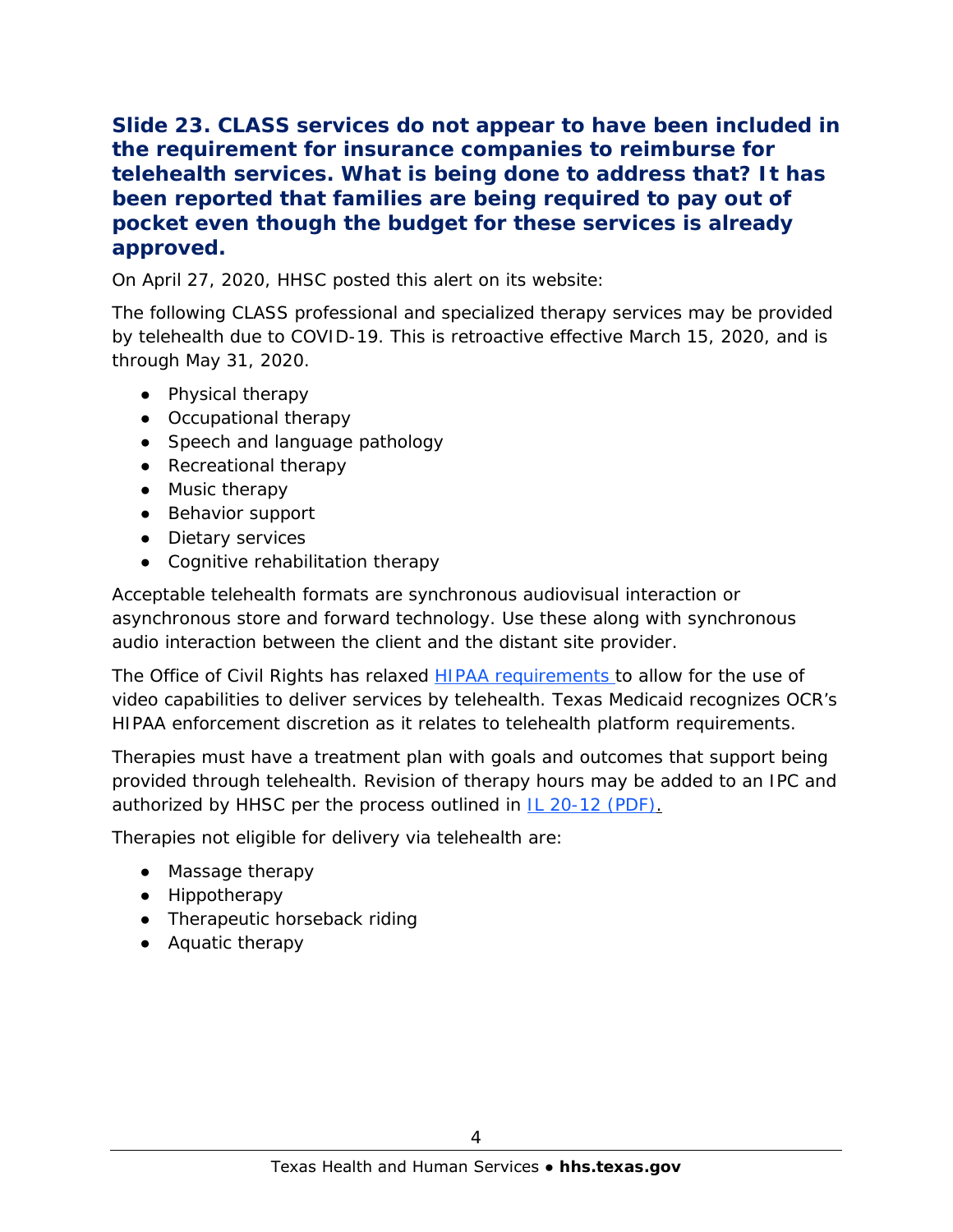**Slide 24. Some day programs have transitioned to providing services via Zoom (i.e., life skills training, recreation, exercise, etc..) and they've even provided weekly binders of activities to be done at home. They're doing a great job of helping to try and maintain skill levels but CLASS is not covering the cost. What can be done to get CLASS (or other waivers) to reimburse for virtual services they would otherwise be paying for? We face an extreme risk of these programs closing permanently and having nothing to return to when the pandemic is over.** 

HHSC is evaluating whether day habilitation and employment services can be delivered via telehealth, but a final decision has not been made. In the CLASS waiver program, this includes prevocational services, employment assistance, and supported employment. Information will be released to providers if these services can be delivered via telehealth in the future.

HHSC has waived office visit co-payments from March 13, 2020 through May 31, 2020. In addition, CHIP eligibility certifications ending in April and May have been extended by 90 days. At this time, HHSC is not waiving enrollment fees, the 90-day waiting period, or other co-payments.

#### **Slide 26. Will the state suspend cost-sharing, enrollment fees, and the 90-day waiting period for children applying for or enrolled in CHIP?**

HHSC has waived office visit co-payments from March 13, 2020 through May 31, 2020. In addition, CHIP eligibility certifications ending in April and May have been extended by 90 days. At this time, HHSC is not waiving enrollment fees, the 90-day waiting period, or other co-payments.

#### **Slide 28. What is being done to help people who require mental health medications who no longer have insurance?**

Individuals who lack insurance may be eligible for Local Mental Health Authority/Local Behavioral Health Authority (LMHA/LBHA) services in their region on a sliding scale or at no cost based on income as long as they meet the clinical and financial eligibility standards. LMHAs/LBHAs may have the ability to cover the costs of psychiatric medications or they may apply for Patient Assistance Programs to help cover the costs of psychiatric medications. Individuals can find their LMHA/LBHA at [https://hhs.texas.gov/services/mental-health-substance](https://hhs.texas.gov/services/mental-health-substance-use/mental-health-substance-use-resources/find-your-local-mental-health-or-behavioral-health-authority)[use/mental-health-substance-use-resources/find-your-local-mental-health-or](https://hhs.texas.gov/services/mental-health-substance-use/mental-health-substance-use-resources/find-your-local-mental-health-or-behavioral-health-authority)[behavioral-health-authority.](https://hhs.texas.gov/services/mental-health-substance-use/mental-health-substance-use-resources/find-your-local-mental-health-or-behavioral-health-authority) Depending on the city or county of residence, an individual may be able to access clinics or resources under their city or county health department that may be low cost or no cost. The SAMHSA treatment finder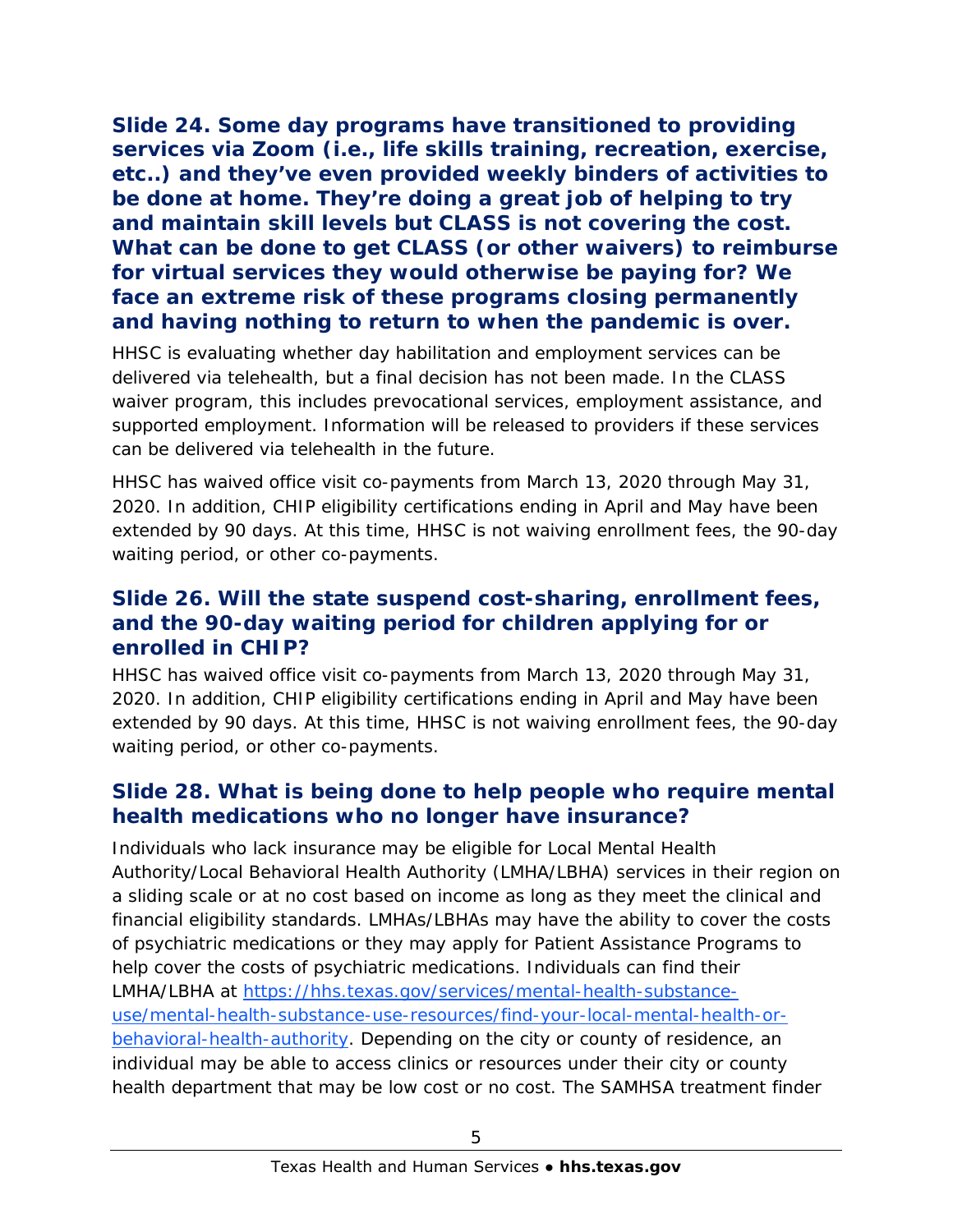also lists resources that are outside of LMHA/LBHA services and is located at: <https://findtreatment.samhsa.gov/locator>

#### **Slide 45. How many cases of COVID-19 are present at each SSLC? How many deaths have occurred (to date)?**

HHSC works to provide as much information as legally permitted to share. Due to privacy laws, HHSC cannot confirm individual cases. HHSC has received consent to acknowledge there is at least one case of a positive resident at five SSLCs, as of May 1, 2020. HHSC would need consent from all individuals diagnosed with COVID-19 to provide total case count information for each SSLC.

Across the SSLC system, there have been fewer than 10 deaths, as of May 1, 2020.

#### **Slide 46. Some SSLC employees are reporting they have not been given any PPE or even cleaning materials—what is the plan to support them and what can they do to keep themselves and residents safe?**

Nothing is more important than the health and safety of our residents and our staff. Prior to confirming a positive COVID-19 case, we took steps to prevent the spread of COVID-19 by restricting visitors who are not essential to the operations or oversight of the center, screening and checking temperatures of all people who enter campus and requiring staff to wear fabricated masks.

Each center also developed a plan for how we would respond if we had a positive case, including developing isolation homes for residents who are COVID-19 positive and ensuring staff have proper PPE available. If an SSLC resident tests positive, all staff are issued commercial surgical/procedure masks. Staff working on a home designated for people with COVID-19 are issued additional PPE, including N95 masks, eye protection, gowns, and gloves.

Infection control procedures include sanitizing the area with disinfectants in accordance with CDC guidelines. Additionally, some SSLCs use UV lights as part of their infection control procedures.

If anyone tells you they are not being provided with proper PPE, cleaning materials, or anything of that nature, please encourage them to contact Scott Schalchlin at [scott.schalchlin@hhsc.state.tx.us.](mailto:scott.schalchlin@hhsc.state.tx.us)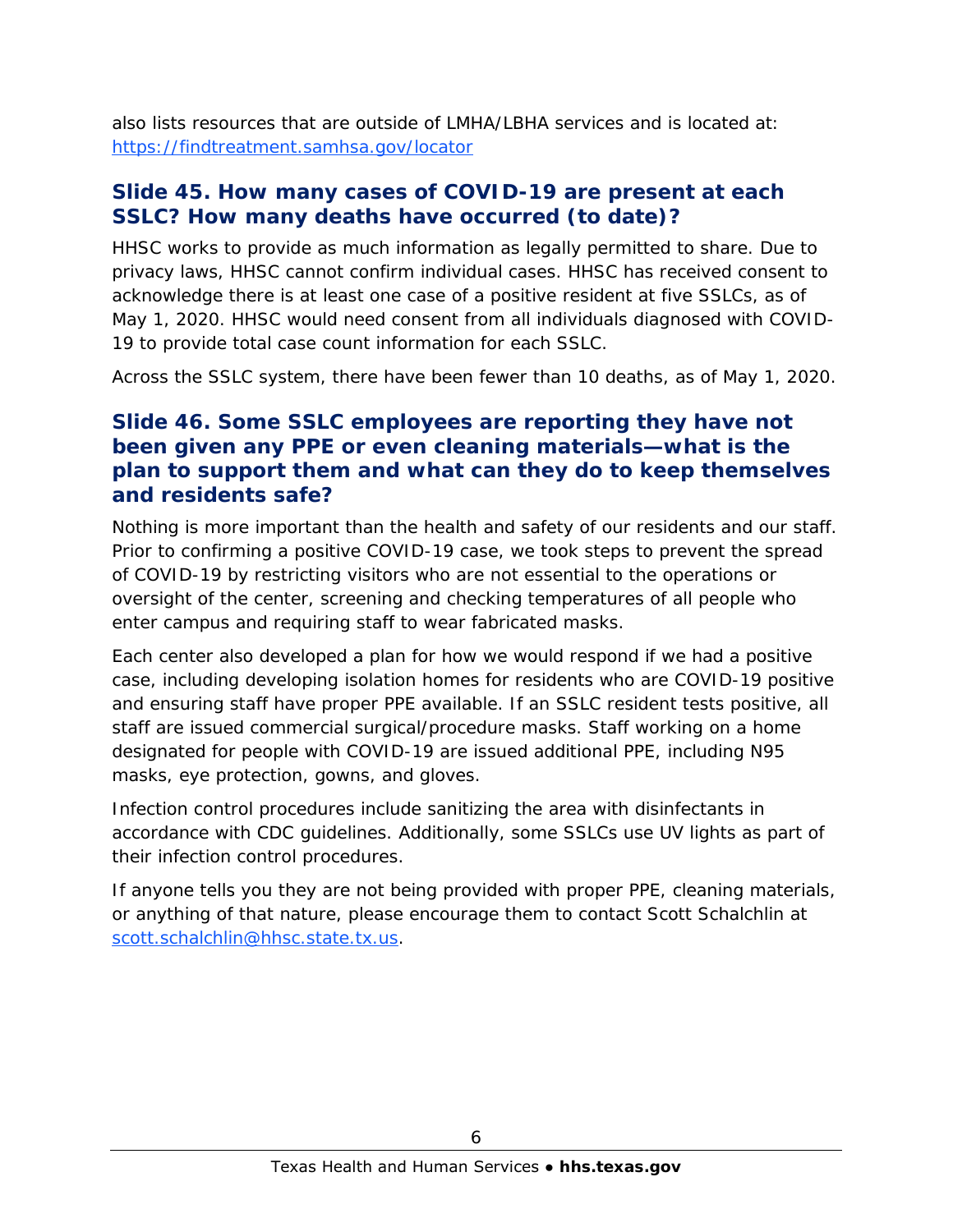#### **Slide 51. Will Texas accept the option of 100% federal funding available under the Families First Coronavirus Response Act to cover testing for uninsured Texans?**

HHSC has submitted a Medicaid State Plan amendment to cover COVID-19 testing for the uninsured population in Texas allowed under Social Security Act 1902(ss). CMS approval for the state plan amendment is still pending.

#### **Slide 52. Will Texas Medicaid allow and reimburse for telemedicine for well-child visits?**

Please see provider guidance published May 12, 2020:

[http://www.tmhp.com/News\\_Items/2020/05-May/05-12-](http://www.tmhp.com/News_Items/2020/05-May/05-12-20%20Texas%20Health%20Steps%20Checkups%20Guidance%20Eff%20May%207,%202020-May%2031,%202020.pdf) [20%20Texas%20Health%20Steps%20Checkups%20Guidance%20Eff%20May%207](http://www.tmhp.com/News_Items/2020/05-May/05-12-20%20Texas%20Health%20Steps%20Checkups%20Guidance%20Eff%20May%207,%202020-May%2031,%202020.pdf) [,%202020-May%2031,%202020.pdf](http://www.tmhp.com/News_Items/2020/05-May/05-12-20%20Texas%20Health%20Steps%20Checkups%20Guidance%20Eff%20May%207,%202020-May%2031,%202020.pdf)

#### **Slide 53. What is the plan to renew outreach and enrollment efforts so more families know about Medicaid and CHIP as coverage options for their children?**

HHSC contracts with ADRCs and Community Partners to provide information in local communities about Medicaid and CHIP Services. Managed Care Organizations also advertise Medicaid and CHIP services in their service areas to ensure the general public is aware of Medicaid and CHIP coverage for children and individuals with disabilities. Area Agencies on Aging provide information on Medicaid and CHIP services to older individuals who may be in need of Medicaid supports for long-term care.

**Question in Chat. I have a specific question about visitation to our loved ones who are living in a group home via HSC. My 20 year old son is in a 3 person group home. His roommates and my son all have an IDD. They are NOT medically fragile. Their visitation should not be grouped into other long term care facilities. My son cries at every video chat and begs me to come get him. We work and cannot bring him home indefinitely, which is the option our HCS provided gave us.**

In order to ensure protection for vulnerable individuals with disabilities and to reduce the spread of COVID-19 to individuals and direct care staff members in the HCS and TxHmL programs, it is recommended that non-essential visitors be prohibited from entering the residences. Essential visitors are those who are there to provide critical assistance to the individual, including provider staff and other contract care providers and persons with legal authority to enter. To reduce the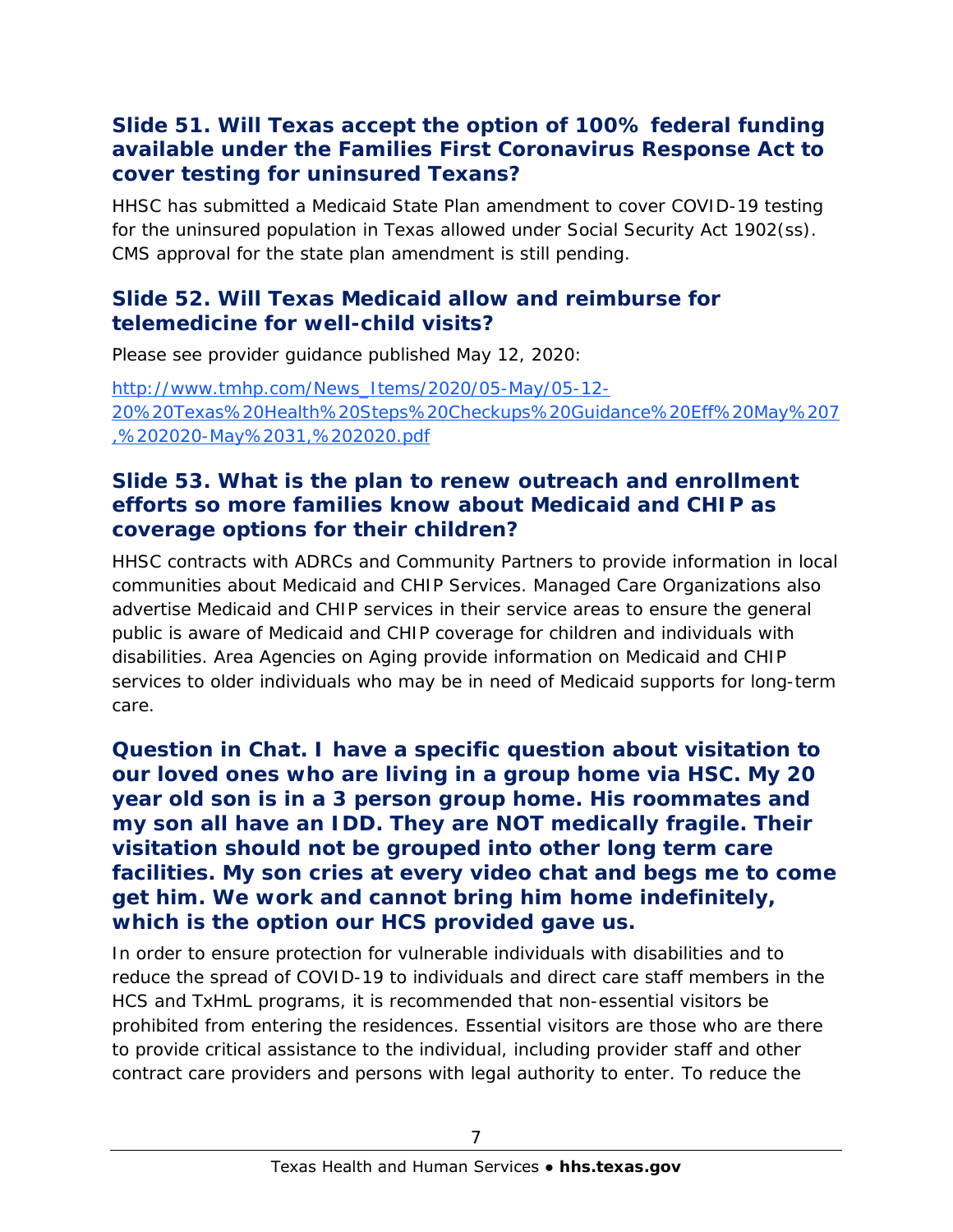exposure risk for individuals in the program, providers are encouraged to limit the amount and frequency of people entering and exiting the residence.

The providers in the HCS and TxHmL programs are responsible for ensuring a healthful and safe environment and protecting the health and safety of the individuals in the residence at all times. Provider Letter 20-22 outlines recommendations to promote the ongoing health of the individuals in the program. The best method of protecting individuals from the infection is to keep the infection out of the residence. In addition, HHSC has recommended to program providers that they provide alternate means for individuals to communicate with people who would otherwise visit the individuals in the residences, such as by video or telephone conferencing systems, to sustain ongoing contact between individuals and their loved ones.

Also, however, HHSC has instructed HCS program providers to allow an individual to temporarily leave a three-person or four-person residence, if desired by the individual, and allow the individual to return to the residence. If an individual has left the residence temporarily for any reason, HHSC requires the program provider to screen the individual for symptoms of COVID-19 upon return. If the individual meets any of the screening criteria, HHSC recommends that the program provider isolate that individual in one area of the residence to protect other individuals in the residence.

If an individual believes that a program provider is not in compliance with HHSC requirements, the individual may file a complaint with the HHSC Ombudsman.

#### **Question in Chat. My son, who lives in a HSC group home. The staff there does not provide any 1:1 instruction or assistance for school work to continue. They cannot even figure out, they say, to help him log into the school provided Chromebook. He has received no instruction, interaction or contact from his school. This is Denton ISD.**

HHSC recommends that you contact Denton ISD to discuss the availability of additional learning supports for your son. HCS program providers are limited in their ability to ensure that individuals in an HCS group home receive 1:1 supports necessary for the individual to participate in on-line education. This is because a greater number of individuals are in group homes for longer periods of time during the day as a result of school and day habilitation center closures. In addition, you may want to contact the Texas Education Agency if you have concerns about Denton ISD's ability to adequately support your son.

You may also want to consider having your son reside and receive HCS Program services in your home during the COVID-19 public health emergency to allow for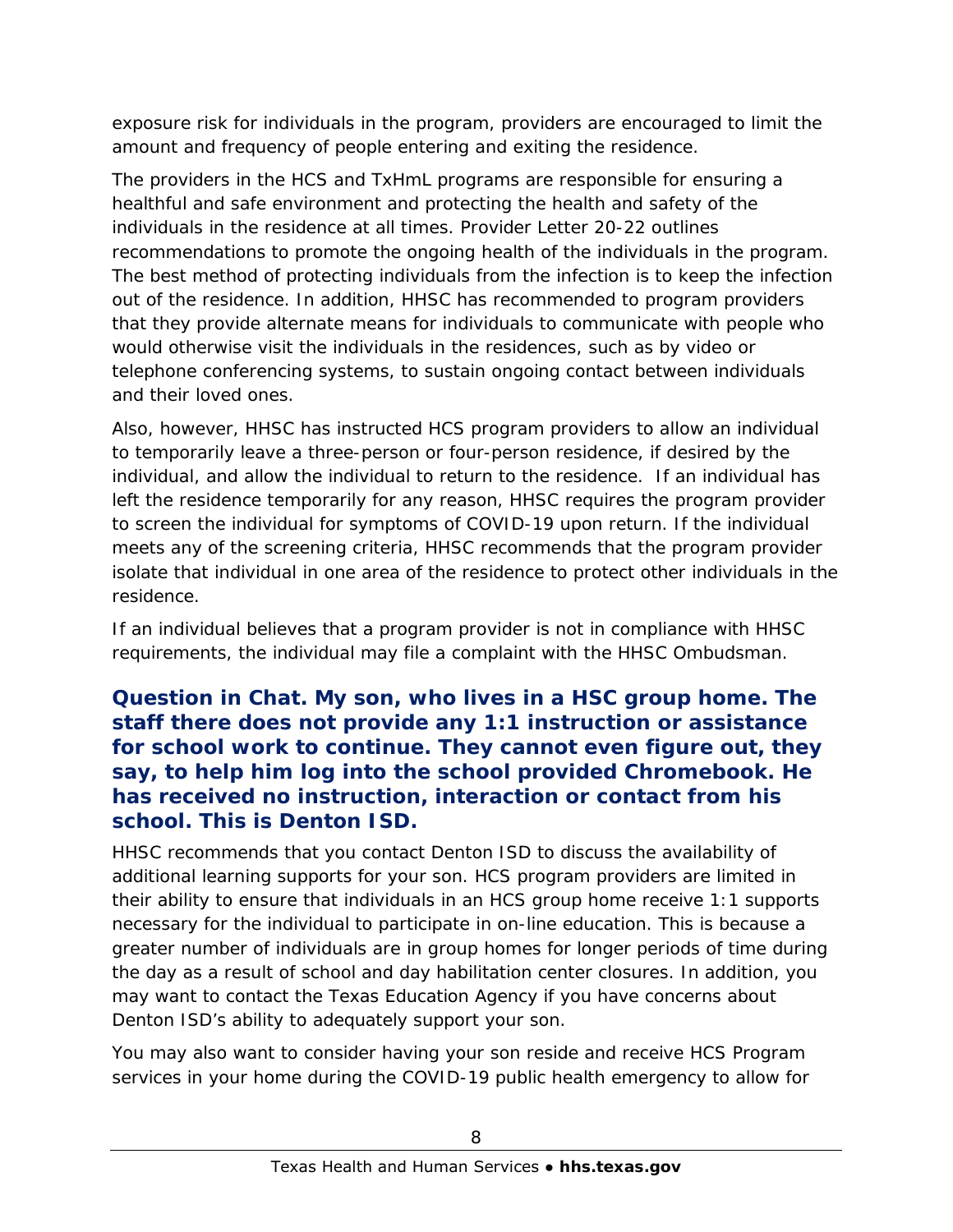more supports for your son to participate in on-line education. Your son's service coordinator can assist in making changes to his plan of care to allow for a change in residence and HCS program services. You may also want to discuss a possible change in your son's residence and services with his HCS program provider.

#### **Question in Chat. During the COVID-19 How are the Deaf and Blind learning during social distancing? They require touch.**

HHSC has provided some technical assistance to providers regarding tactual communication and infection control among people who are deafblind. In addition, HHSC plans to address this issue during a webinar with Deaf Blind and Multiple Disability waiver providers on May 15, 2020.

#### **Question in Chat. What is HHSC doing to implement welfare checks before removing elderly people with disabilities from their benefits if they did not receive paperwork?**

Medicaid financial eligibility has been automatically extended for anyone whose eligibility expired from March 18, 2020 through May 31, 2020. The same action has been taken for functional eligibility for waiver and state plan Medicaid programs to ensure individuals continue to receive services.

### **DSHS**

**Slide 22. I am a healthcare worker who became ill last week. However, since my fever is below 100 degrees I've been told I don't qualify for testing due to the continued rationing of kits, even though my symptoms indicate possible COVID-19. Will more testing kits be available soon? What do you suggest to people like me who may be denied short term disability or sick leave because they cannot access a test? Will you ensure that Texans in my situation will be protected as much as those who have been tested? When can we expect an increase in availability of testing kits?** 

Refer to the Governor's Strike Force Report to Open Texas: <https://gov.texas.gov/uploads/files/organization/opentexas/OpenTexas-Report.pdf> Pages 12 – 15 cover testing and actions to increase the availability of testing in Texas. Refer to the Texas COVID-19 Test Collection Sites listed at Texas.gov: [https://www.texas.gov/covid19/?utm\\_source=texasgov&utm\\_medium=banner&ut](https://www.texas.gov/covid19/?utm_source=texasgov&utm_medium=banner&utm_campaign=covid-19) [m\\_campaign=covid-19](https://www.texas.gov/covid19/?utm_source=texasgov&utm_medium=banner&utm_campaign=covid-19)